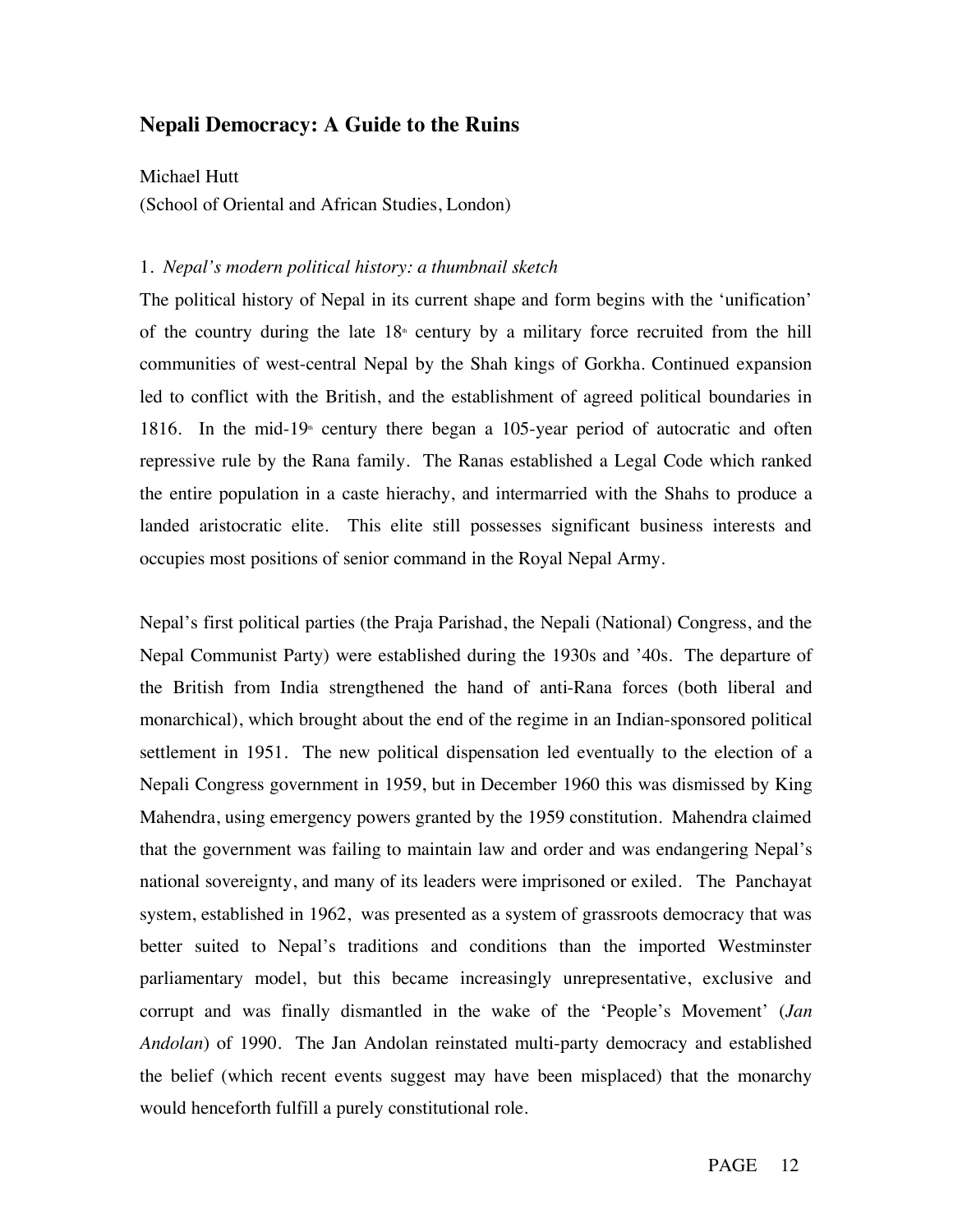These three dates (1950-1, 1960, 1990 or, in Nepali, *saat saal, satra saal, chayaalis saal*) are inscribed on the Nepali political memory. They possess huge symbolic importance and are regularly invoked in discussions and analyses of the current situation.

The Nepali Congress and the Communist Party of Nepal (United Marxist-Leninist) were the principal party political forces from 1990 until the dissolution of parliament in 2002. The Congress was in government, either solely or as a member of a coalition, for most of the period, while the UML served as the main party of opposition, with a brief spell in office 1994-5. These years witnessed a growing public disenchantment with the new dispensation, of which the most extreme manifestation was the People's War, launched by the Communist Party of Nepal (Maoist) in February 1996. The insurgents were quickly able to carve out 'base areas' of exclusive Maoist control in the mid-western hills, opposed only by a demoralised police force. The Royal Massacre of June 2001 came at a time of increasing violence between the Maoist militia and the state's security forces. After a three-month lull during which negotiations took place, the Maoists resumed the armed struggle and a state of national emergency was declared in November 2001. The Royal Nepal Army was deployed against the Maoists, now labelled as 'terrorists', and nine months of civil war and military rule ensued, claiming the lives of some 4000 people. The vast majority of these fatalities were either Maoists or civilians killed during army actions.

#### 2. *Causes of the Maoist insurgency*

Since the mid-1990s there have been two regimes in Nepal. In Maoist-controlled areas, villagers have long had to choose between support, acquiescence, opposition, or flight and none have supported the government as wholeheartedly as *some* have supported the Maoists. The Maoist regime remains largely intact in many hill districts, and a few lowland areas too, right across Nepal. The insurgency met with rapid success because of the ease with which it was able to enlist and indoctrinate disenchanted young people (both male and female) and terrorise real or potential opponents and rivals. As a member of the National Human Rights Commission explained to me last year, the Maoist insurgency is really only a crop. It would not flourish if the soil was not fertile.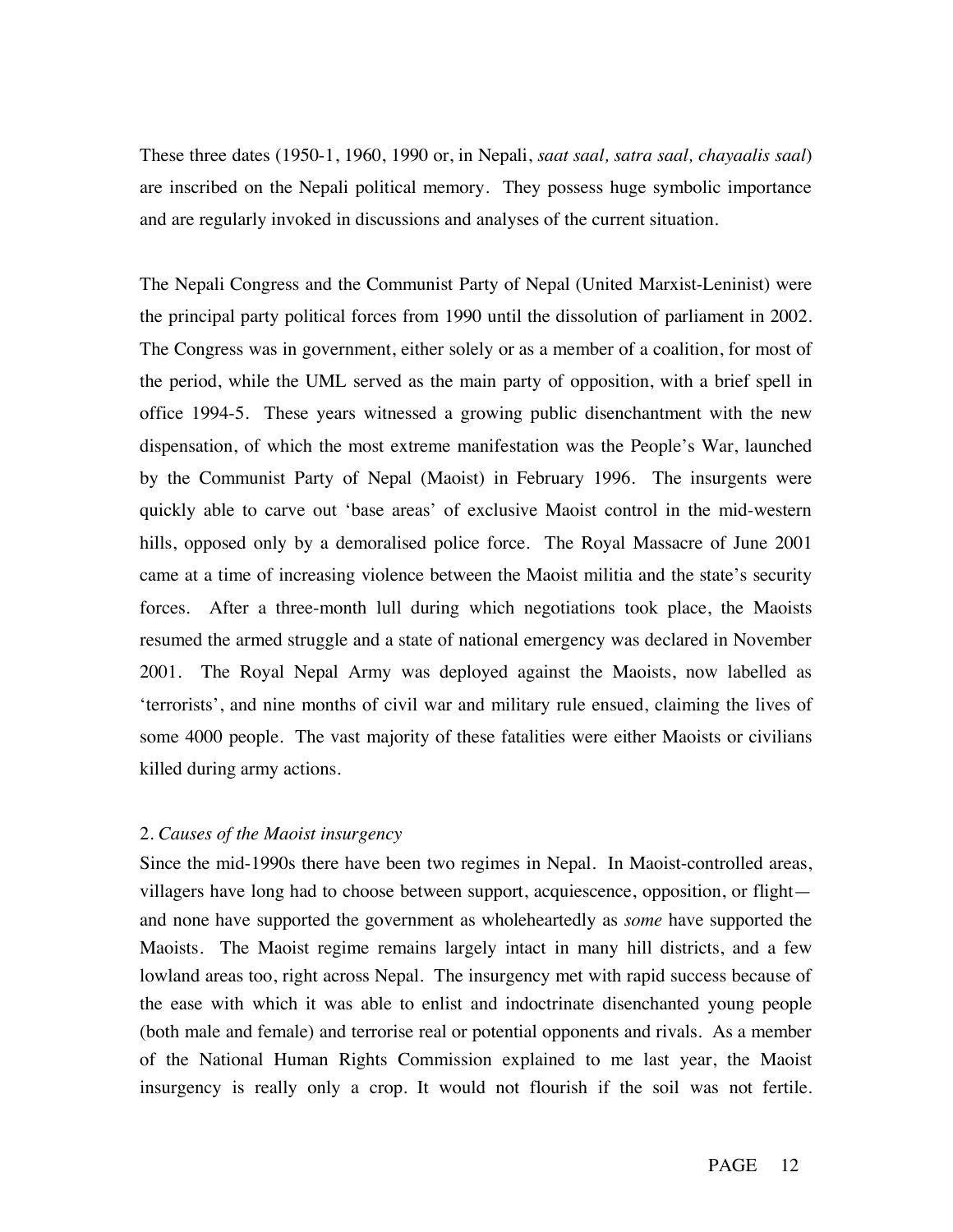Employing the same metaphor in a reference to the Royal Nepal Army's anti-insurgency campaign, which was on-going at the time, he said that even if a crop is cut down, the soil's fertility remains.

Here I will argue that the causes of the insurgency can be divided into two categories: political and socio-economic. The 'political' issues are of primary concern to the Maoist leadership, which could be spoken of as the 'head' of the Maoist body. The socioeconomic issues are of greater concern for the Maoist cadres and grassroots followers, i.e. the Maoists' hands and feet.

#### 2.1 *Political causes*

### 2.1.1 *The continued power of the palace*

Despite its supposed 'constitutional' status, the royal palace continued to exercise considerable power and influence after 1990, particularly (but not only) in respect of the control of the Royal Nepal Army. It is clear in retrospect that although King Birendra as an individual may have been happy with his constitutional status the palace as an institution was restive, and possibly biding its time, in the knowledge that Article 127 of the 1990 Constitution also granted residual powers to the king. It is of particular significance that the long delay in deploying the Royal Nepal Army allowed the insurgency to grow out of control. In the sense that both the palace and the Maoists were unconvinced of the merits of multi-party democracy (which was rapidly falling out of public favour too), they shared certain elements of their otherwise very different political agendas. Safe in the knowedge that the Royal Nepal Army could be called in if and when an opportune moment arose, the palace probably felt relatively unthreatened by the Maoists' avowed republicanism.

#### 2.1.2 *The corruption of elected politicians*

Serious shortcomings began to become apparent in the conduct of Nepal's elected politicians after the early 1990s. Many used their positions to form what Joanna Pfaff-Czarnecka has described as 'distributional coalitions' in order to enrich themselves and reward their supporters. For most Nepalis, democracy after 1990 was a game played by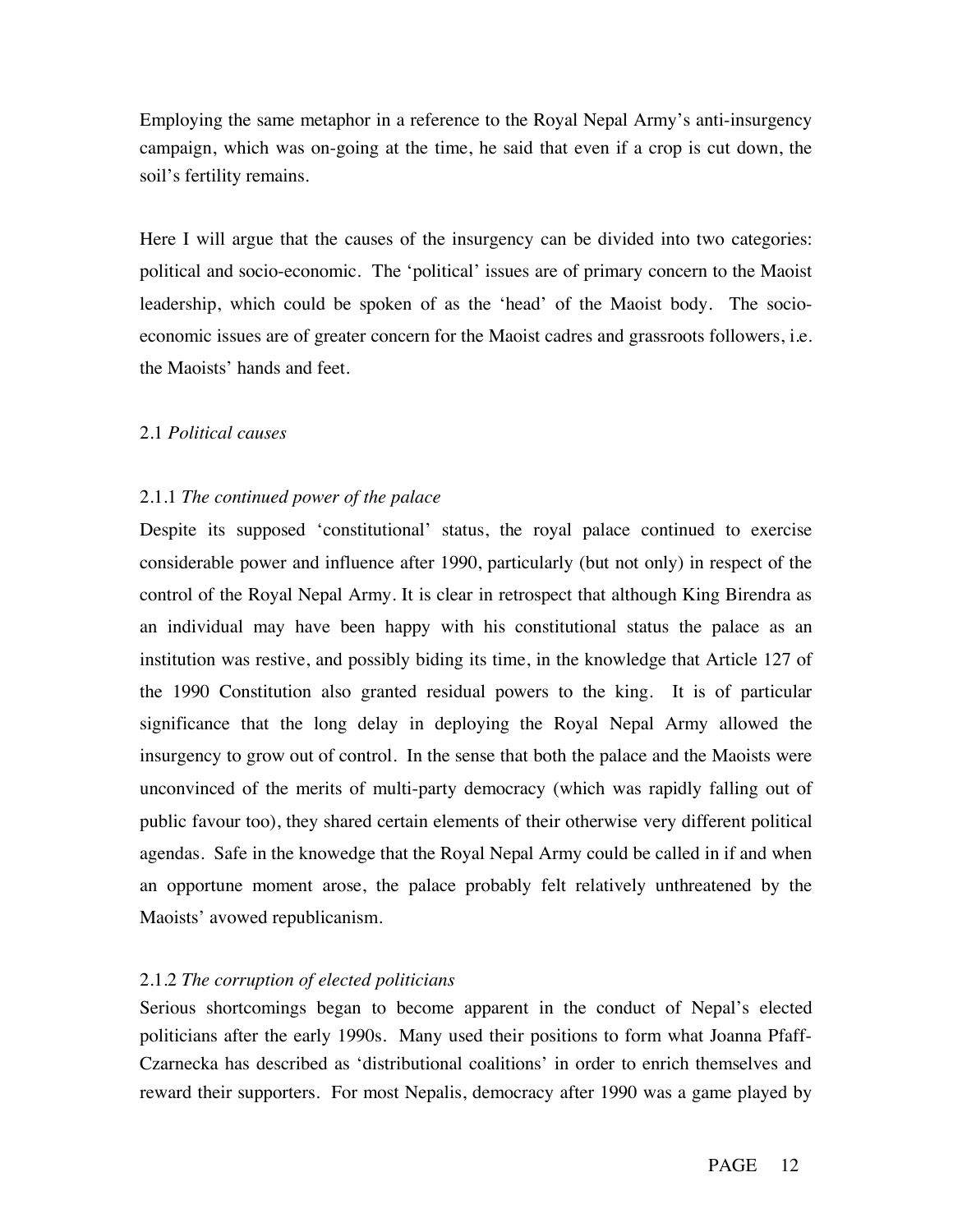politicians at the centre which brought them very few rewards. The parties were also guilty of extreme short-termism in their response to the 'People's War', which they often used as a stick with which to beat their rivals. All of this now makes it possible for many Nepalis to blame the whole mess on party politics—which is music to both royal and Maoist ears.

## 2.1.3 *The oppression and exclusion of minor parties*

A left-wing party called the United People's Front (*Samyukta Jan Morcha*) managed to win nine seats in the 1991 general elections, making it the third largest party in the 1991- 4 parliament after the Nepali Congress and the UML. During these years, there were three contiguous UPF constituencies in the mid-western hill districts of Rukum and Rolpa, surrounded by a swathe of Congress-controlled constituencies. UPF members and supporters were subjected to repeated persecution by government officials belonging to the ruling Nepali Congress party in these areas, with notorious cases including police firing on a school cultural show and the arrest and torture of the Chairman of the Rolpa District Development Committee.

After the UPF split in 1994, the two factions that emerged from the schism each applied for recognition by the Electoral Commission. One faction was recognised, the other was not, and in the 1994 election the recognised UPF failed to win a single seat. In February 1996, having renamed itself the Communist Party of Nepal (Maoist), the unrecognised faction announced that, because the Congress-led coalition government had failed to respond to a list of 40 demands submitted by the UPF, it had launched a 'People's War' (*jana-yuddha*). In this connection, it is worth pointing out that Nepal's electoral laws stipulate that in order to register for and participate in a general election a party should have secured 3% in a previous election. The smallest parties are thereby permanently excluded from the electoral process and given no opportunity to grow.

## 2.2 *Socio-economic causes*

## 2.2.1 *Poverty*

Nepal is a country of profound inequality. Average income in Kathmandu is five times higher than income in the mid-western districts that have become the Maoist heartland,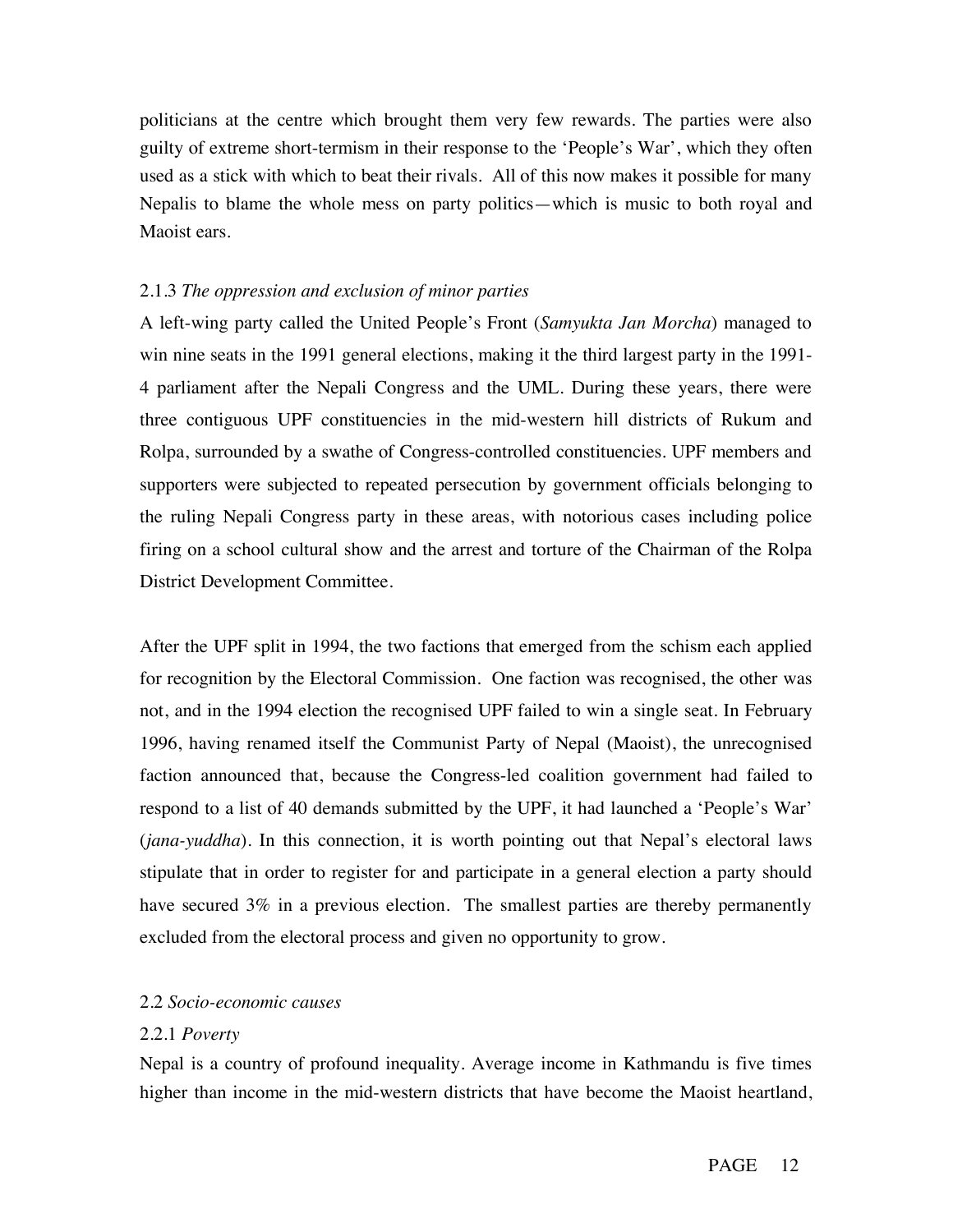and there are poorer districts still. Nepali poverty is not just of a material nature: it is also a poverty of education, exposure and ideas. Foreign commentaries on the Nepali Maoist phenomenon often express astonishment that a revolutionary ideology that has long been out of fashion in the rest of the world should experience such a dramatic resurgence in Nepal, and often suggest that the Nepalis should have learned from the calamitous experience of the Tibetans, if not Cambodia. However, the Maoist leadership feels able to state without fear of alienating its followers that the crimes of the Khmer Rouge are not established facts, while its followers can point out that many Tibetans now have piped water and reliable supplies of food and electricity, even as they themselves continue to subsist in medieval conditions. What value is placed on cultural and political freedoms by people who must struggle for their basic material needs?

## 2.2.2 *Exclusion*

The majority of Nepal's people are excluded from most avenues of personal advancement and many sources of justice for reasons of ethnicity, caste, gender, social class and regional origin. This exclusion is frequently described in terms of the 'high' castes (Bahuns and Chetris) plus the Newars having access to more than their fair share of power and the nation's resources. There is much truth in this, as a glance at the caste/ethnic composition of every legislative body and professional organisation amply demonstrates. However, at an everyday level the situation is actually more complex. For instance, the Matwali Chetris of the far west are among the poorest Nepalis, while Brahman women may be said to be much more disadvantaged in comparison with their menfolk than women from Tibeto-Burman speaking hill ethnicities.

## 2.2.3 *Centralisation*

Nepal is profoundly Kathmandu-centric. The fact that the Maoist insurgency was not properly addressed by the government until it had assumed massive proportions can be explained at least partly in terms of the ruling elite not having any political nerve endings in the districts that were most affected by it. To put it simply: a political demonstration, an assassination, an abuse of human rights that takes place in the Kathmandu valley has an impact many hundreds of times greater than a similar event elsewhere in Nepal. And is it overly cynical to suggest that English-medium seminars on 'development', 'empowerment', 'poverty alleviation' and 'good governance' that are attended by people who fly in and out of the Valley, without breaking sweat on a hill path or spending a night somewhere without power or piped water, are as much a part of the problem as they are a solution? Why is it that a well-known local NGO can raise money with ease to fund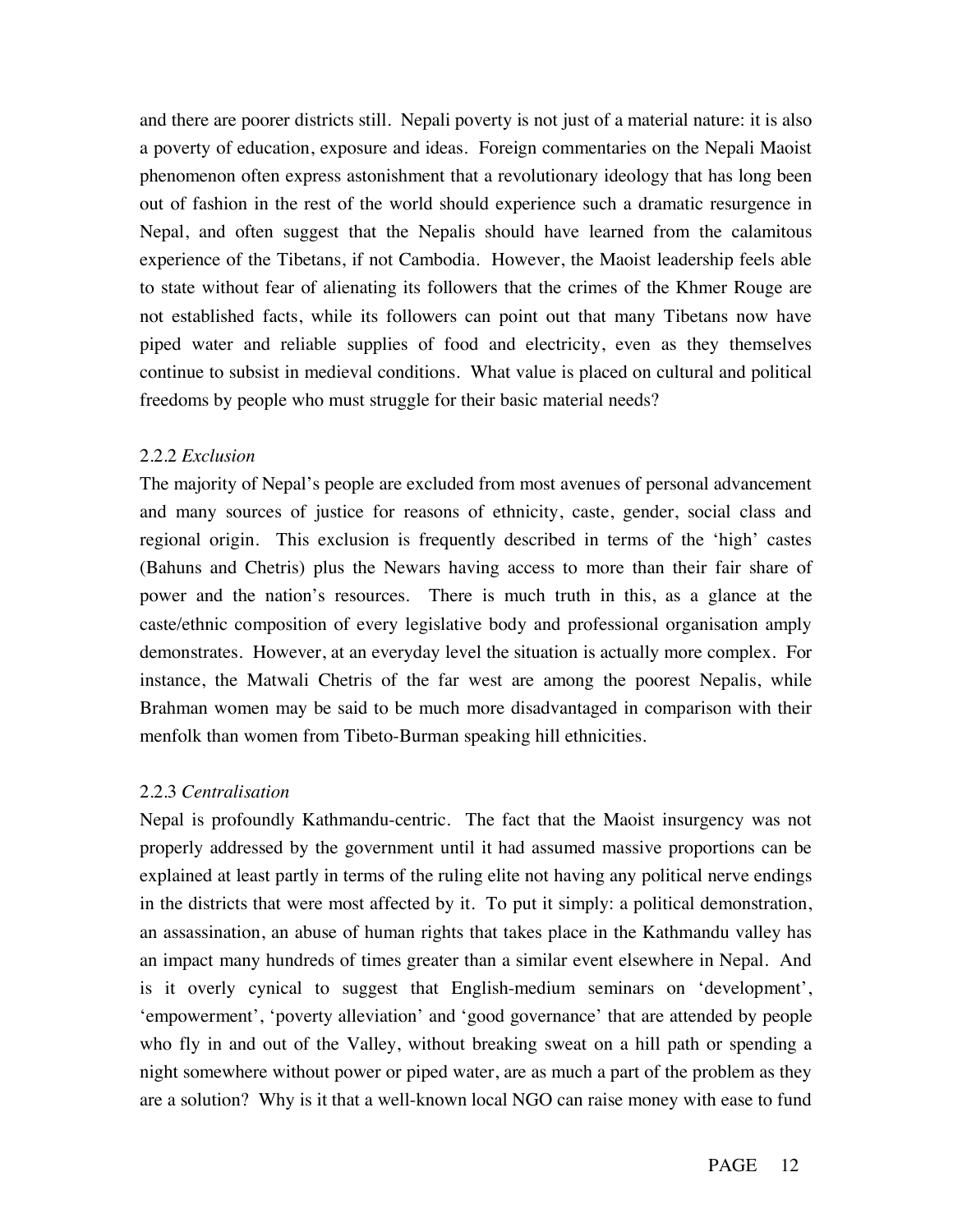an international conference, accommodating its foreign participants in a five-star hotel, but must struggle to fund the establishment of a public-access social sciences library?

# 2.2.4 *Under-achievement*

There is in Nepal an explosive combination of widespread literacy and mass un- or under-employment. Many more 16 year-olds fail the School Leaving Certificate each year than pass it. The dreadful condition of Nepal's state education system has led to the emergence of hundreds of private English-medium 'boarding schools', often charging exorbitant fees. There is a clear correlation between SLC failure and membership of oppositional groupings, and since the Panchayat period and the establishment of university campuses in every zone, it has been common practice for the political parties to use the student unions affiliated to them as political battering rams. There can be few countries in which student unions can achieve near-complete national shutdowns of business and vehicular transport at regular intervals.

Nepali state education encourages children to despise their village background and to seek to escape from it, but Nepali society and the Nepali economy offer few avenues for this and an increasing number of families rely heavily on foreign remittances. Each Gulf Air and Qatar Airways flight between Kathmandu and the Middle East carries a large number of unskilled Nepali labourers who endure extended periods working in very poor conditions. A recent recruitment exercise to fill 800 positions in South Korea attracted a total of 34,000 applicants. These applicants, from almost every district of Nepal, were required to submit a fee of Rs.180,000 (US\$ 2360) and attend a selection interview in Kathmandu. Successful applicants were to be placed in positions which would earn them a monthly salary of Rs. 33,000 (US\$ 433). This is roughly four times the salary of a senior university professor in Nepal.

# 2.2.5 *Maoist reforms*

Against this background, and despite their often vicious treatment of those who opposed them, the Maoists effected genuinely beneficial reforms at village level in areas under their control. They forced local moneylenders to reduce their usurious rates; they provided a system of justice that may have been summary but was at least transparent and did not dispense justice on the basis of bribes; they addressed the resentment of many minority ethnic communities by outlawing the teaching of Sanskrit, a symbol of Bahun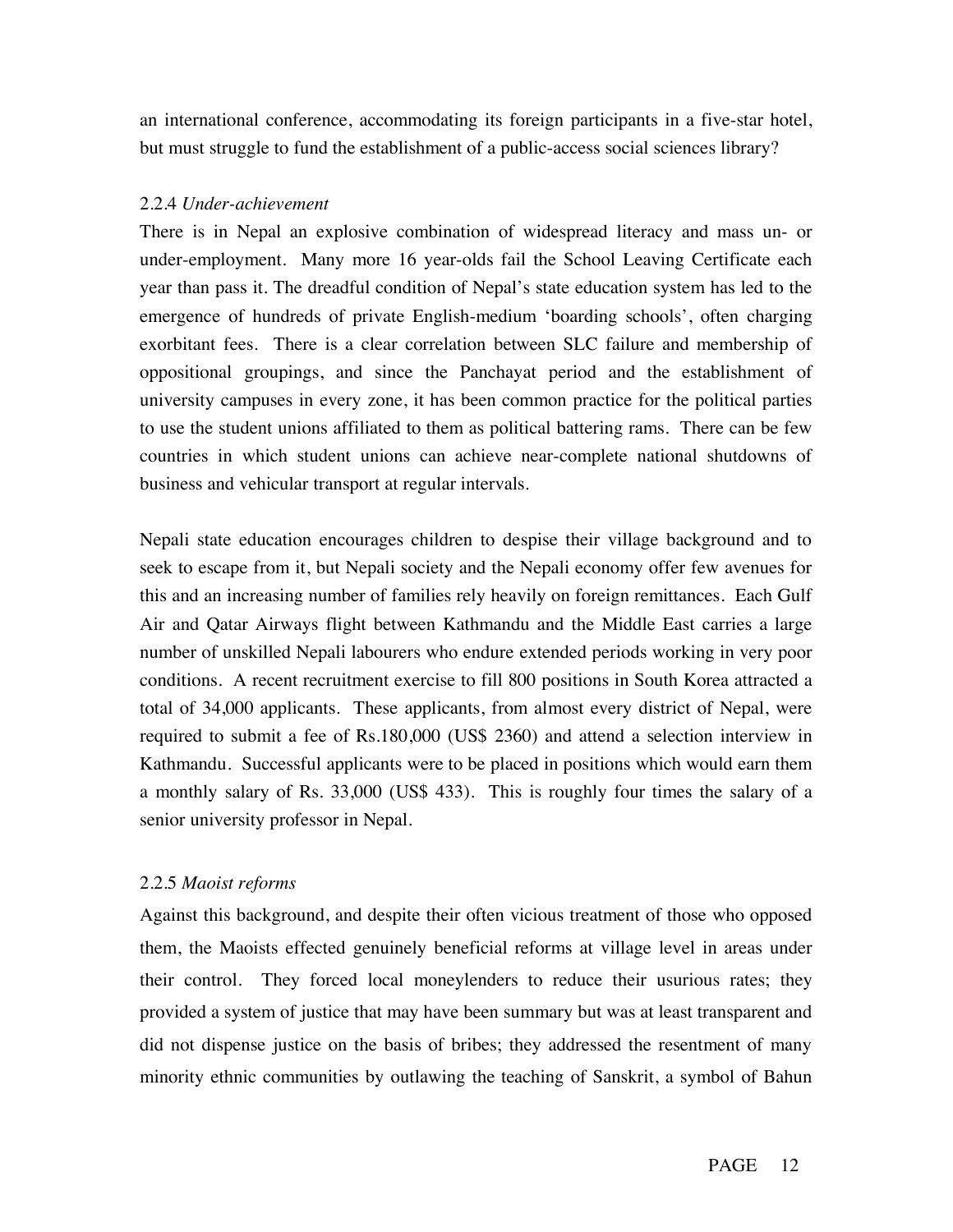domination, in schools; they pleased women's groups by outlawing the sale of alcohol in several districts, and so on.

## 3. *The current political situation*

If there are presently 'two regimes' in Nepal, then there are also three political forces: the Maoists, the palace, and the parliamentary parties. The leading Maoist ideologue, Baburam Bhattarai, has characterised the relationship between them as a 'triangular balance'. He describes the king as the 'old regime', the Maoists as the 'new regime' and the parties as the 'third forces', whose function is to serve as a balancing actor. In actual fact, however, each of the three forces have been busily engaged in trying to prevent any rapprochement between the other two. The Maoists would see an alliance between the palace and the parties as a reinforcement of the 'old regime'. The palace would find it difficult to face off an alliance between the Maoists and the parties. The parties fear that a Maoist-palace coalition (an ideologically bizarre marriage of convenience) would consign them to the wilderness.

There is of course no parliament. This was dissolved in May 2002 after the then prime minister, Sher Bahadur Deuba, recommended an extension of the Emergency and announced November elections. Deuba himself was dismissed by the king on 4 October 2002, on the grounds that he was 'unable' to stage general elections. The whole of Nepal thought back to 1960.

Since October 2002 there has instead been a cabinet of ministers appointed by the king: these were supposed to be individuals with 'clean images' and no political ambitions. Until his resignation on 30 May (see below), the government was headed by Lokendra Bahadur Chand, a previous Panchayat prime minister and a member of the pro-palace National Democratic Party (*Rastriya Prajatantra Party*). The Nepal Sadbhavana party supplied the deputy prime minister, but no other party was represented.

Five of the main political parties launched a 'movement' for the restoration of parliament or the establishment of an all-party government in early May. The majority of their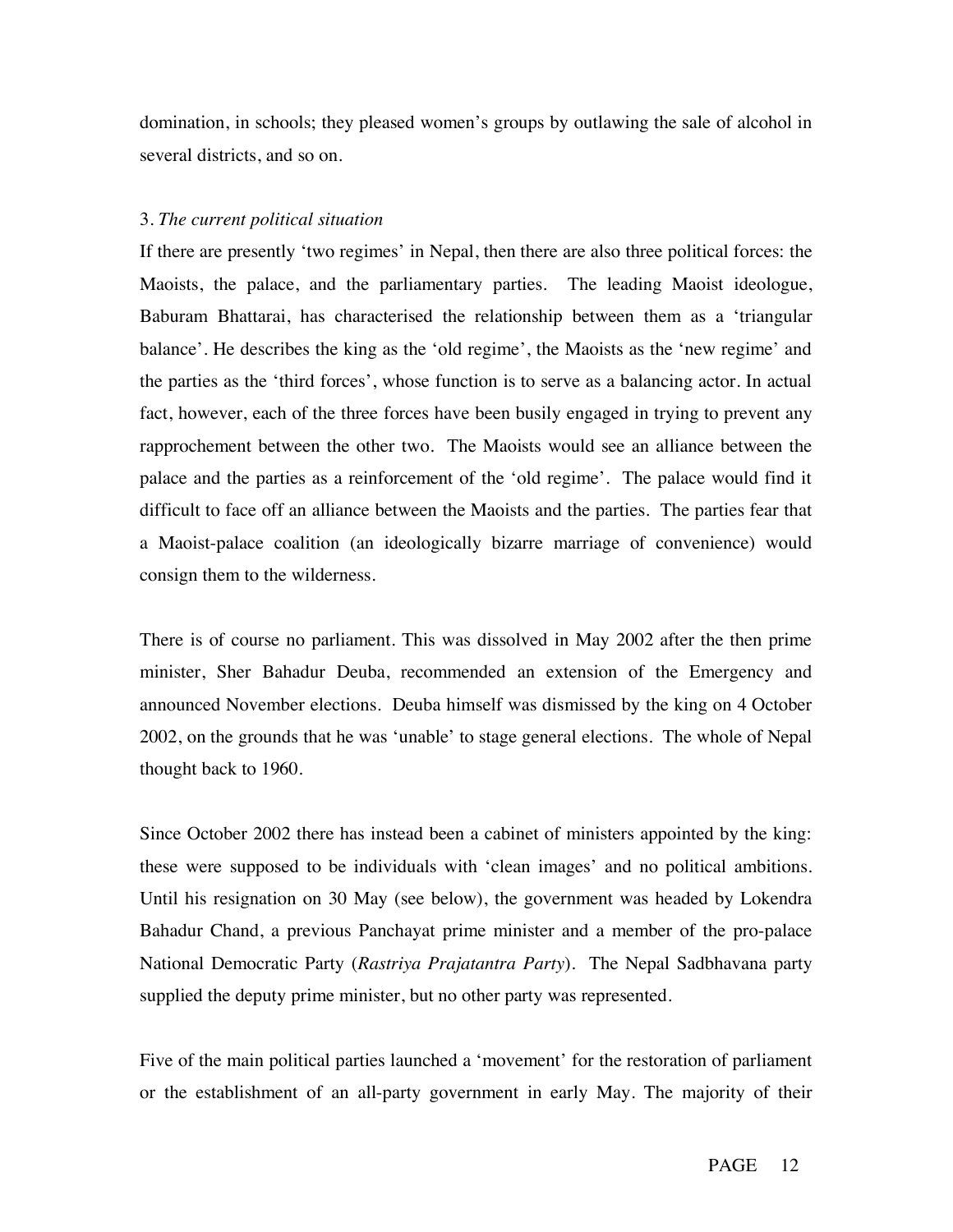members are profoundly distrustful of the palace's intentions, which they suspect might be to appoint a government with a hand-picked, token party representation. A minority is tempted to draw closer to the palace, which is effectively where all power is located at present, and feel uncomfortable with the somewhat strident anti-monarchy rhetoric emanating from certain of their leaders. The left parties find the distance between themselves and the Maoists narrowing as the Maoists moderate their position. Thus, the possibility does exist at some point in the future of the party bloc peeling off on both sides, with one splinter group of Left politicians joining the Maoists and another, further to the right, allying itself with the un-elected government.

Public support for the parties' 'movement' has not been particularly extensive or enthusiastic so far. None the less, its leaders claimed to have achieved something of substance when the prime minister, Lokendra Bahadur Chand, resigned from his post on Friday 30 May. The parties were asked to come up with a 'consensus candidate' to replace Chand as prime minister, and Madhav Kumar Nepal, the secretary-general of the UML, emerged as front-runner. Predictably enough, the Maoist leadership did not welcome this development, declaring that it was intended simply to prolong the negotiations unnecessarily, and made no material difference. Their skepticism appeared to have been vindicated when the king announced that Lokendra Bahadur Chand would be replaced by Surya Bahadur Thapa. Like Chand, Thapa is a former Panchayat-period prime minister, and a member of the pro-palace, Rana-dominated, RPP. Unlike Chand, however, Thapa has been given the task of appointing ministers to a government vested with executive powers, and has declared his determination to secure all-party representation in the new government. This is likely to produce strains within the two largest parties, between those who wish to participate and those who wish to continue their protest.

### 4. *The Negotiations*

The ceasefire agreement concluded with the Maoists on 29 January was probably due to a recognition on both sides that neither could win militarily and that 'foreign forces' were beginning to take an unhealthily close interest. The Maoist negotiating team is now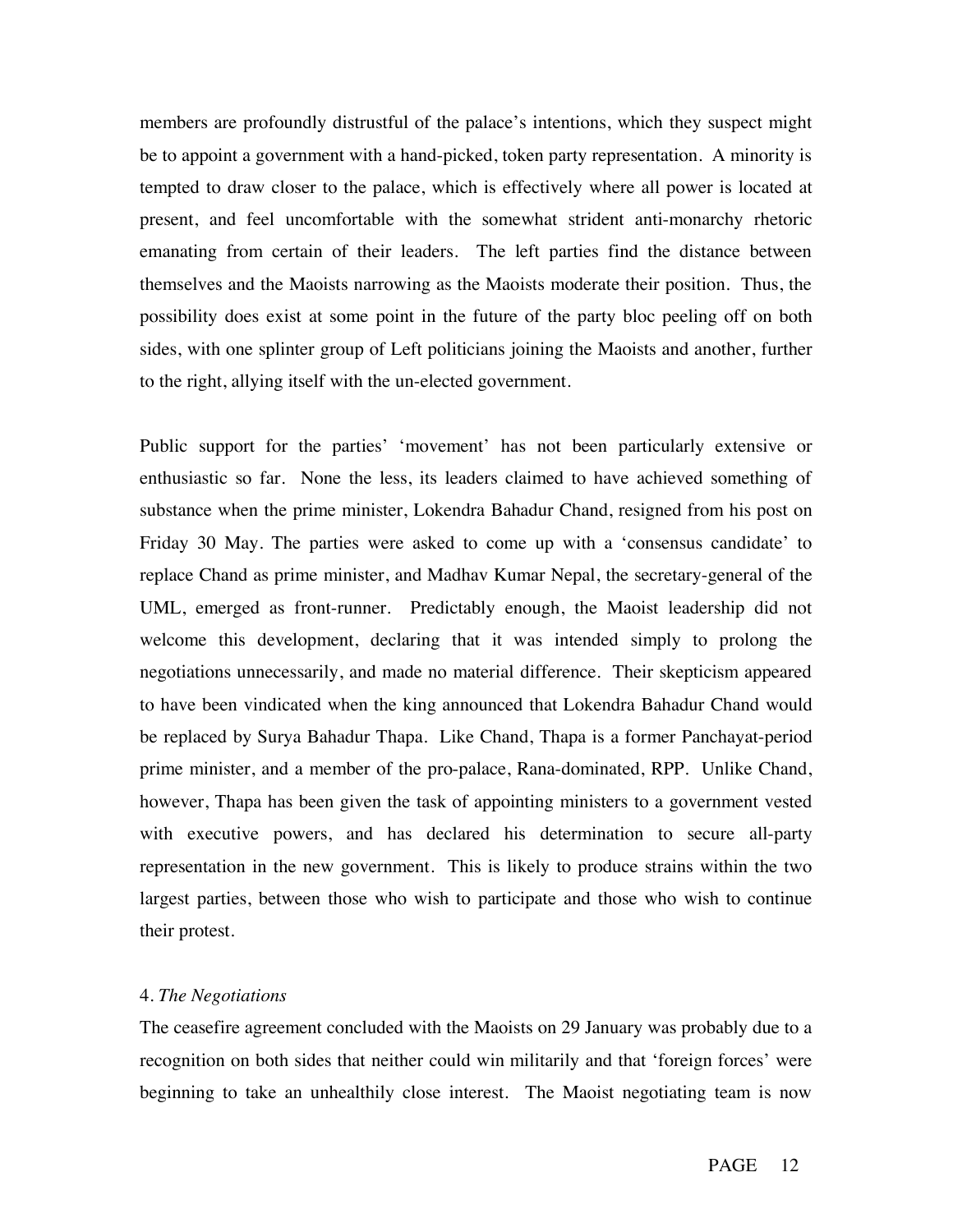'overground' in Kathmandu. There is no longer a price on the heads of the Maoist leadership, nor is the CPN (Maoist) classified by the government of Nepal as a terrorist organisation. The involvement in the talks of senior members of the Maoist leadership (for instance, Baburam Bhattarai, mentioned above, and Ram Bahadur Thapa, alias 'Comrade Badal', the Maoists' military commander) indicates a certain seriousness of intent, although the 'supreme leader', Prachanda, remains underground. A code of conduct for the talks was agreed, and meetings between the Maoist and government teams took place on 27 April and 9 May. The Maoist team has recently proposed (and, amazingly, the government team appears to have agreed) that the next session should be convened in the largely Maoist-controlled district of Rolpa.

The Maoists' main political demands are as follows: (a) a roundtable conference involving all 'democratic, patriotic, and Left forces', (b) an interim government which reflects the 'new balance' of political forces without compromising the rights granted by the 1990 Constitution, and (c) the election of a constituent assembly consisting of representatives of all classes, regions, castes/ethnicities, genders and communities. The Maoists also demand that their 'People's Liberation Army' and the Royal Nepal Army should be merged and brought under civilian command; an end to Gurkha recruitment; greater control of movement across Nepal's border with India; an end to foreign monopolies in industry and commerce; the liberation and upliftment of backward communities; the declaration of Nepal as a secular state; land reforms; free education and health care for all; and the abrogation of the 'unequal' 1950 treaty with India. They no longer demand a republican state, and are prepared to discuss a 'new model' of democracy.

The palace, of course, is anxious to keep the Maoists and the parties separate. In the negotiations, its team is likely to lay stress on humanitarian issues and prolong the talks. There is little sign of any real long-term vision, and there has been no announcement of elections. The Royal Nepal Army's objections to, and subsequent refusal to abide by, the agreement reached in the talks held on 9 May to restrict the army's movements to within 5 kilometres of district headquarters suggest that the government negotiating team may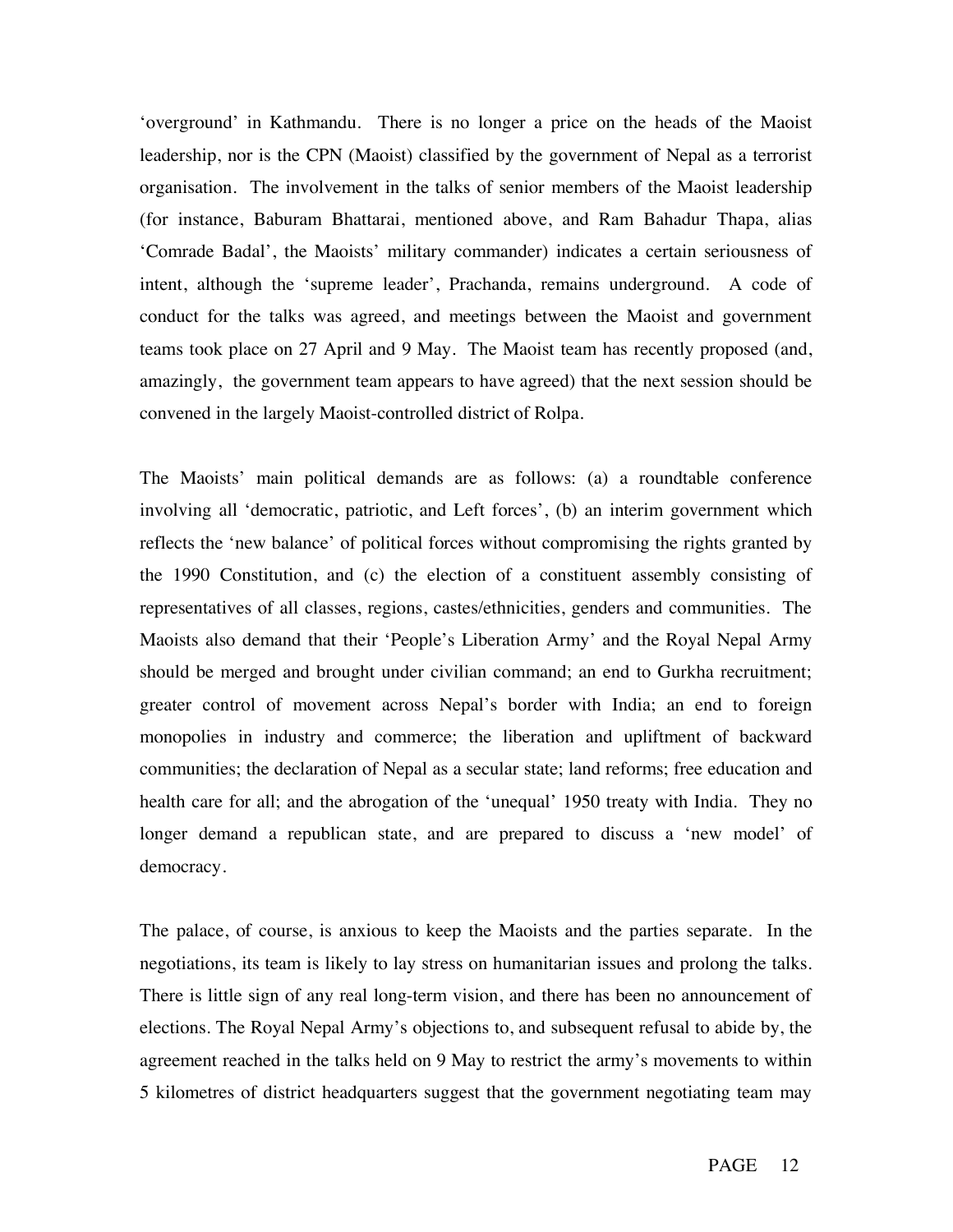not be able to deliver on agreements. Nor have the promised releases of imprisoned Maoist leaders taken place to date. The palace may seem strong at present, but in the longer term it is probably the most threatened of the 'three forces'. A Maoist-monarchy coalition would be highly volatile and the Maoists would surely see it as a staging post on the way to a republic.

Writing in the *Nepali Times,* Pushkar Gautam has observed, "If the talks succeed the king will get credit for it; if they fail the parties will get the blame. Thus the Maoists and the palace share the same purpose." However, the word 'success' is not defined. 'Success' is surely only achieved when there is a firm prospect of a lasting peace and an environment in which the socio-economic causes of the insurgency can be addressed with confidence. A stable and sustainable political settlement is the most urgent requirement—but, after an optimistic start, the atmosphere of trust between the two sides appears to be deteriorating.

### 5. *Some concerns*

A longterm, stable peaceful solution has to involve the parliamentary parties. In a free and fair general election, it is widely believed that the Maoists would perform poorly, and come third at best to the NC and UML. They have achieved the influence they now possess because they were prepared to resort to lethal force and because the state's response was both confused and hamfisted. While many Nepalis have no difficulty in signing up to the Maoists' analysis of Nepal's ills they are seen more as an oppositional force than a potential future government, and their violent methods are widely abhorred. Although it is unlikely that a Maoist Nepali national government could ever come to power via the ballot box, a rehabilitated CPN (Maoist) could surely win parliamentary seats. The idea is abroad in Kathmandu 'civil society' circles that since the political parties are the cause of the current problem they should be kept in the wilderness. This is unrealistic because it ignores the fact that the political consciousness of the ordinary Nepali citizen, and the main organising principle of Nepali political life, is primarily party-oriented. Thus, a return to a partyless Panchayat style of government would not deliver political stability.